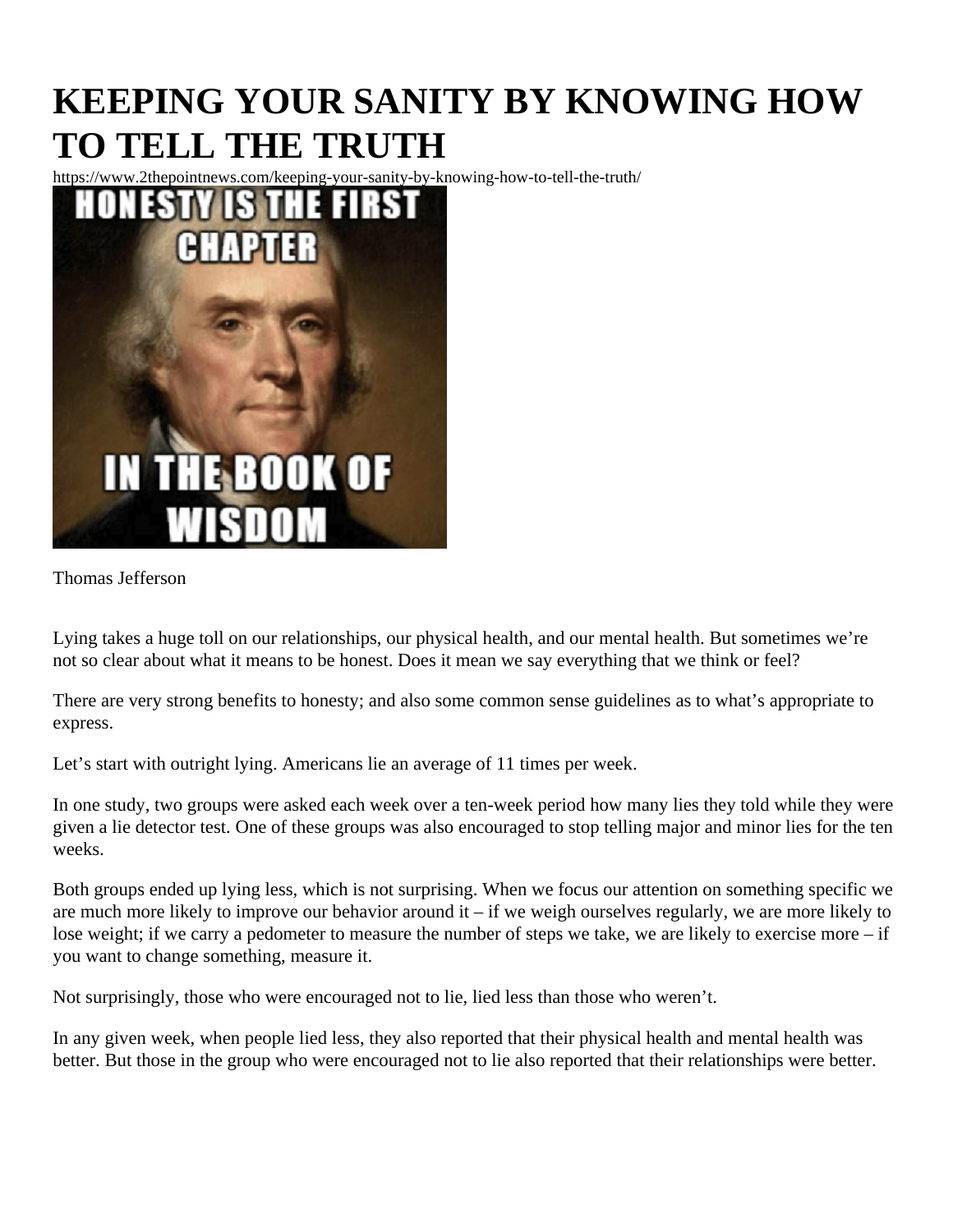This is not shocking. Honesty is one of the foundations of trust; lying leads to greater distrust. When we lie, we're not as sneaky as we may think. People figure it out eventually, and they trust us less. Our relationships suffer dearly for it.

Lying also is stressful; we feel more disconnected, isolated, and there is pressure to keep track of the lies tha tell. When we lie often, we have in effect a long list to keep track of in our mind, and that can wear on us. The clients I have worked with over the years who have been habitual liars have also been chronically anxious.

In anotherstudy, Sally Theran of Wellesley College reported that, "My research on girls and boys... indicates that the process of being authentic, or being honest and open in meaningful relationships, is significantly relat to feeling less depressed and having higher self-esteem.... There may be increased conflict, as a result of be open and honest, but it leads to a better quality of friendships."

This is common sense, but here's where this can get tricky: I have colleagues who believe that if we don't expressevery feeling or impulse, that we're being dishonest. I've watched these folks say the most awful, hurtful, vile things to each other, calling each other the most insulting names in the process. Their impulse is sometimes to hurt the other, and so they do it.

It doesn't really work very well for them.

By this philosophy, the whole concept of honesty and authenticity becomes nebulous. By this way of thinking, if we don't expressiterally everything that goes through our minde can't be honest.

This is of course ridiculous. To benest is not to be brainless To be honest does not mean that we let fly anything that comes to mind.

Honesty is one facet of integrity. To have integrity is to integrate our thoughts, feelings, experience, values, and knowledge. In other words, real honesty requires sciousness

We may feel, at a given moment, annoyed with something that our spouse or child or friend is doing. It may b appropriate to say in that moment, "that's really annoying me right now, could you please stop?"

Or it may not be appropriate. Our child may be practicing a skill that he or she is trying to master – playing an instrument, for example – and at this stage of the game it doesn't sound very good.

Do you express your feelings at that moment? Do you say, "That sounds awful! I can't stand listening to this!" hope not. Those might be the words that come to mind, and yofer that way, but...

Your reactions, passing feelings, and impuls are not you. They're often the result of pathways that you have laid down in your brain over time, consciously or unconsciously, so in that sense they afeyou; but in a very real sense, taking responsibility for your life meanosing which of those pathways – which of your habits – you will reinforce, and which you will inhibit.

What is authentically you includes your values, your priorities, and how you choose to be in relation with the people in your life. To be authentically honest requires that nutegrate your feelings, impulses, and reactions with your values and priorities, and with how you choose to be in relationship.

That will probably mean that we focus on our love and support for our child when they're practicing their musical instrument, and not our momentary feelings of annoyance at the sound… we might also, of course, want to see about creating a practice room with soundproofing.